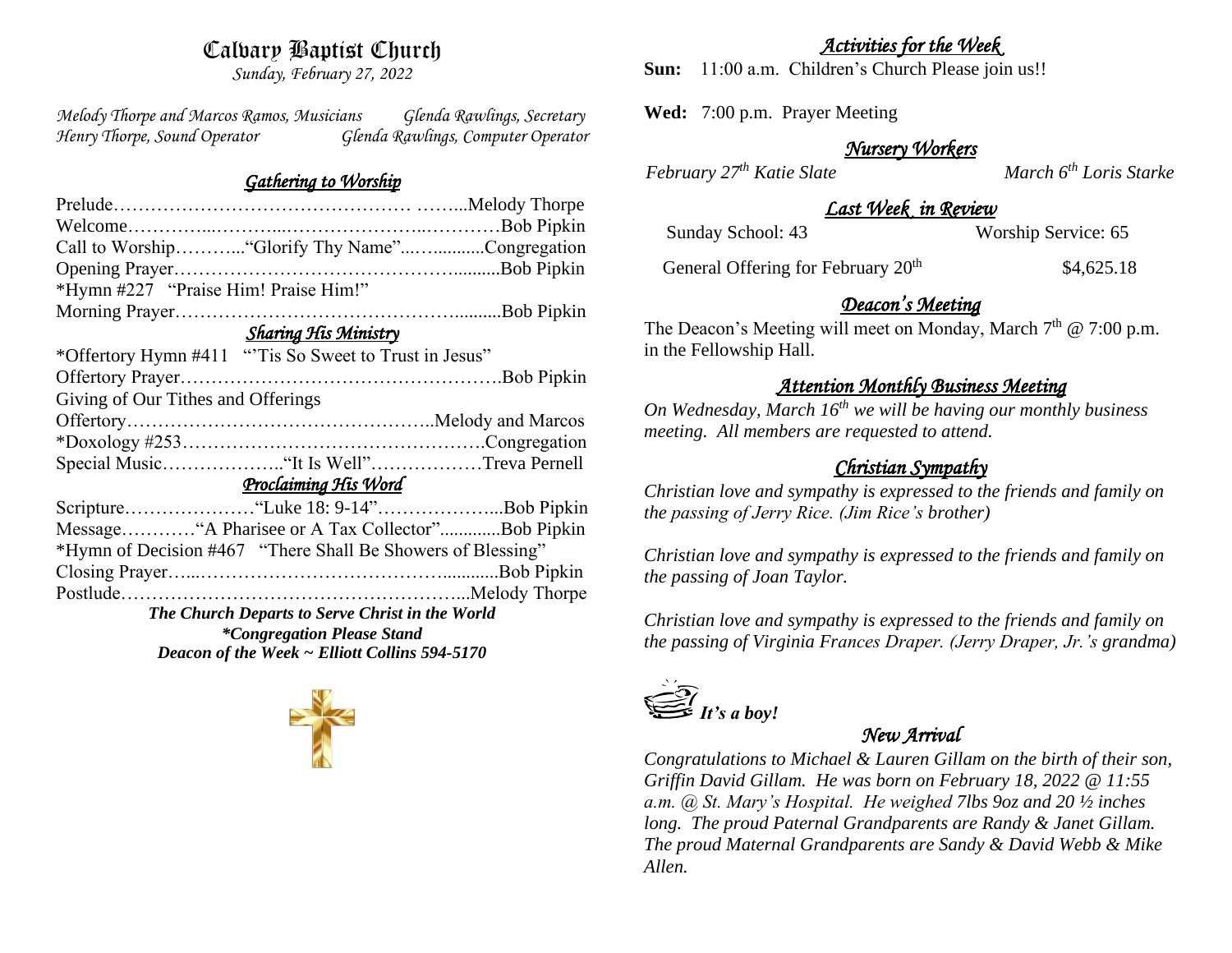#### *Other Donations*

*Given in memory of Joan Taylor by: Fritz & Jackie Prasse Ross Anderson*

*Given in memory of Jerry Rice by: (Jim Rice's brother) Fritz & Jackie Prasse Ross Anderson*

## *Planning Committee Meeting*

The Planning Committee will meet on Sunday, March  $13<sup>th</sup>$  @ 12:00 p.m. in the Church Fellowship Hall. The following people are on this committee: Mike Allen, Pat Callahan, Ray Traylor, Dale Jones, C.D. Jarratt, Diana Blick and Randy Gillam.

### *Planning Committee*

April 10<sup>th</sup> Spring Kickoff Covered Dish Meal

Easter Egg Hunt and Easter Bunny

## *Revival*

*Greensville County Revival March 28 ~ April 1 @ 7:00 p.m. Greensville Elementary Auditorium 1101 Sussex Drive ~ Emporia, VA*



*Church Email: [calvarybc1@verizon.net](mailto:cbcemporiaoffice@gmail.com)*

*Church Website[:www.calvarybaptistemporia.org](http://www.calvarybaptistemporia.org/)*

*Bob Pipkin Email: [jrpipkin3@gmail.com](mailto:jrpipkin3@gmail.com) and Cell: 757-418-1243*

*Dr. Bob Pipkin*